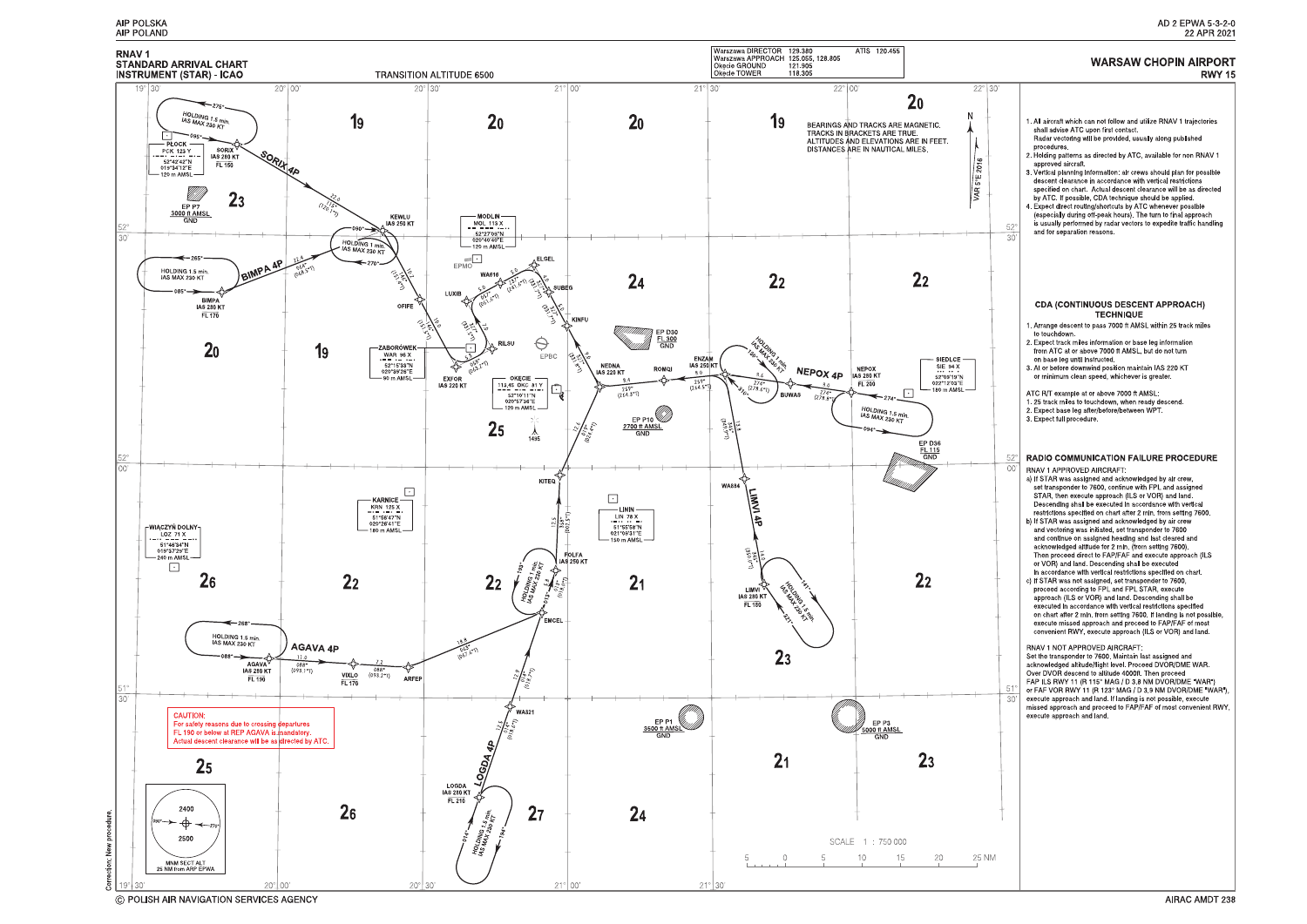### **RNAV 1 STANDARD ARRIVAL CHART INSTRUMENT (STAR) - ICAO**

### **WARSAW CHOPIN AIPORT RWY 15**

**BIMPA 4P**

| <b>SEQUENCE</b><br><b>NUMBER</b> | <b>PATH</b><br><b>TERMINATOR</b> | <b>WAYPOINT</b><br><b>IDENTIFIER</b> | <b>COURSE / TRACK</b><br>$^{\circ}$ M ( $^{\circ}$ T) | <b>DISTANCE</b><br>(NM) | <b>ALTITUDE</b>          | <b>SPEED</b><br>(kt) | <b>NAV SPEC</b>   |
|----------------------------------|----------------------------------|--------------------------------------|-------------------------------------------------------|-------------------------|--------------------------|----------------------|-------------------|
| 001                              | IF                               | <b>BIMPA</b>                         |                                                       |                         | -FL170                   | $-280$               | RNAV <sub>1</sub> |
| 002                              | TF                               | <b>KEWLU</b>                         | 064 (068.5)                                           | 22.44                   | $\overline{\phantom{a}}$ | $-250$               | RNAV <sub>1</sub> |
| 003                              | TF                               | <b>OFIFE</b>                         | 146 (151.4)                                           | 10.20                   |                          |                      | RNAV <sub>1</sub> |
| 004                              | TF                               | <b>EXFOR</b>                         | 146 (151.5)                                           | 9.97                    |                          | $-220$               | RNAV <sub>1</sub> |
| 005                              | TF                               | <b>RILSU</b>                         | 058 (063.2)                                           | 5.26                    |                          |                      | RNAV <sub>1</sub> |
| 006                              | TF                               | <b>LUXIB</b>                         | 327 (331.5)                                           | 7.03                    |                          |                      | RNAV <sub>1</sub> |
| 007                              | TF                               | WA616                                | 057 (061.6)                                           | 5.0                     | $\overline{\phantom{a}}$ |                      | RNAV <sub>1</sub> |

## **SORIX 4P**

| <b>SEQUENCE</b><br><b>NUMBER</b> | <b>PATH</b><br><b>TERMINATOR</b> | <b>WAYPOINT</b><br><b>IDENTIFIER</b> | <b>COURSE / TRACK</b><br>$^{\circ}$ M ( $^{\circ}$ T) | <b>DISTANCE</b><br>(NM) | <b>ALTITUDE</b>          | <b>SPEED</b><br>(kt) | <b>NAV SPEC</b>   |
|----------------------------------|----------------------------------|--------------------------------------|-------------------------------------------------------|-------------------------|--------------------------|----------------------|-------------------|
| 001                              | IF                               | <b>SORIX</b>                         |                                                       |                         | -FL150                   | $-280$               | RNAV <sub>1</sub> |
| 002                              | TF                               | KEWLU                                | 115 (120.1)                                           | 22.04                   | $\overline{\phantom{a}}$ | $-250$               | RNAV <sub>1</sub> |
| 003                              | TF                               | <b>OFIFE</b>                         | 146 (151.4)                                           | 10.20                   |                          |                      | RNAV <sub>1</sub> |
| 004                              | TF                               | <b>EXFOR</b>                         | 146 (151.5)                                           | 9.97                    |                          | $-220$               | RNAV <sub>1</sub> |
| 005                              | TF                               | <b>RILSU</b>                         | 058 (063.2)                                           | 5.26                    | ۰                        |                      | RNAV <sub>1</sub> |
| 006                              | TF                               | <b>LUXIB</b>                         | 327 (331.5)                                           | 7.03                    |                          |                      | RNAV <sub>1</sub> |
| 007                              | TF                               | WA616                                | 057 (061.6)                                           | 5.0                     | ٠                        |                      | RNAV <sub>1</sub> |

## **NEPOX 4P**

| <b>SEQUENCE</b><br><b>NUMBER</b> | <b>PATH</b><br><b>TERMINATOR</b> | <b>WAYPOINT</b><br><b>IDENTIFIER</b> | <b>COURSE / TRACK</b><br>$^{\circ}$ M ( $^{\circ}$ T) | <b>DISTANCE</b><br>(NM) | <b>ALTITUDE</b>          | <b>SPEED</b><br>(kt) | <b>NAV SPEC</b>   |
|----------------------------------|----------------------------------|--------------------------------------|-------------------------------------------------------|-------------------------|--------------------------|----------------------|-------------------|
| 001                              | IF                               | <b>NEPOX</b>                         |                                                       |                         | $-FL200$                 | $-280$               | RNAV <sub>1</sub> |
| 002                              | TF                               | <b>BUWAS</b>                         | 274 (278.8)                                           | 8.00                    | $\blacksquare$           |                      | RNAV <sub>1</sub> |
| 003                              | TF                               | <b>ENZAM</b>                         | 274 (278.6)                                           | 8.61                    |                          | $-250$               | RNAV <sub>1</sub> |
| 004                              | TF                               | <b>ROMQI</b>                         | 259 (264.5)                                           | 8.00                    |                          |                      | RNAV <sub>1</sub> |
| 005                              | <b>TF</b>                        | <b>NEDNA</b>                         | 259 (264.3)                                           | 8.40                    | $\blacksquare$           | $-220$               | RNAV <sub>1</sub> |
| 006                              | TF                               | <b>KINFU</b>                         | 327 (331.8)                                           | 9.04                    | $\blacksquare$           |                      | RNAV <sub>1</sub> |
| 007                              | <b>TF</b>                        | <b>SUBEG</b>                         | 327 (331.7)                                           | 5.00                    |                          |                      | RNAV <sub>1</sub> |
| 008                              | <b>TF</b>                        | <b>ELGEL</b>                         | 327 (331.7)                                           | 4.00                    | $\overline{\phantom{a}}$ |                      | RNAV <sub>1</sub> |
| 009                              | TF                               | WA616                                | 237 (241.6)                                           | 5.00                    | $\overline{\phantom{a}}$ |                      | RNAV <sub>1</sub> |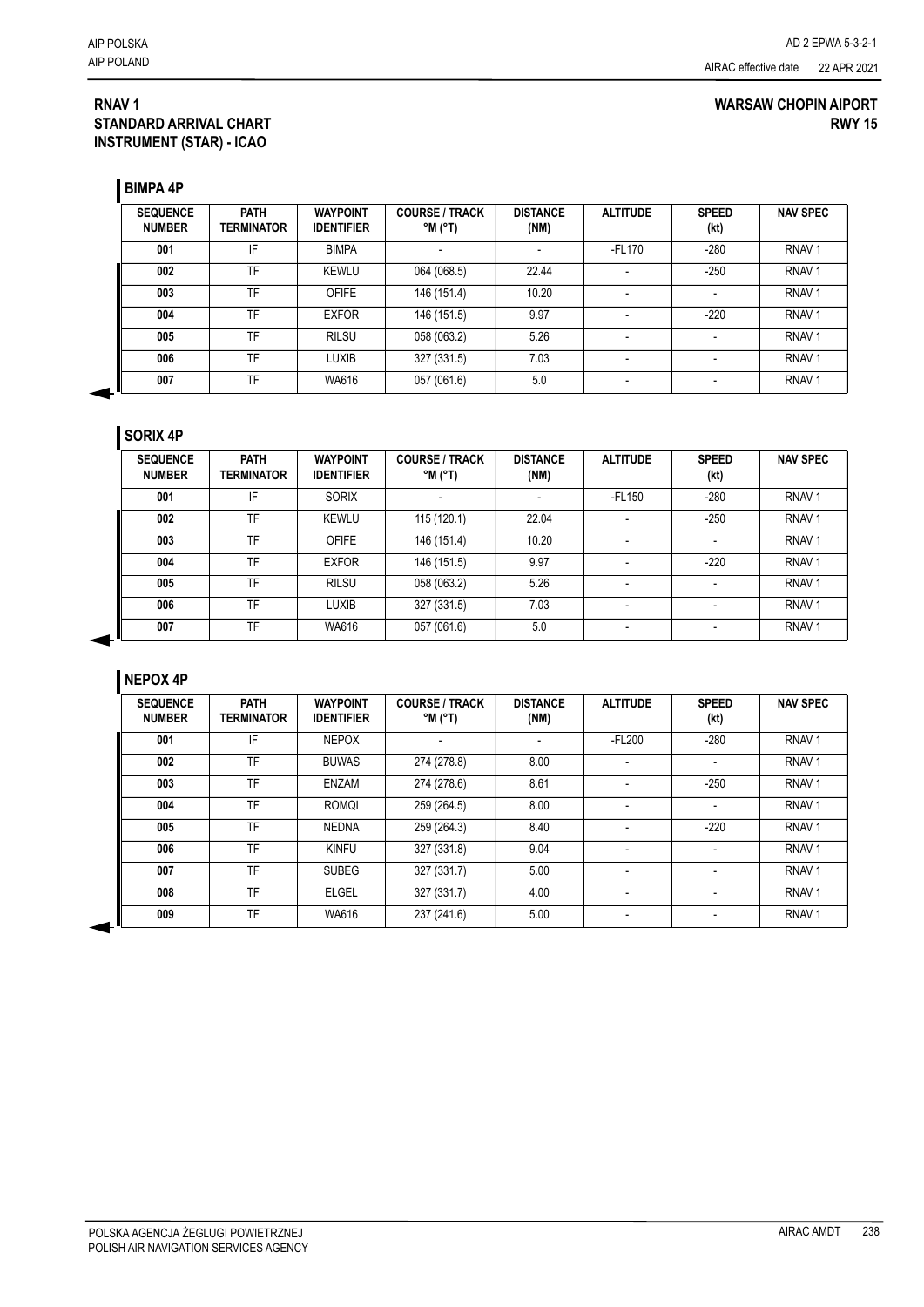# **LIMVI 4P**

| <b>SEQUENCE</b><br><b>NUMBER</b> | <b>PATH</b><br><b>TERMINATOR</b> | <b>WAYPOINT</b><br><b>IDENTIFIER</b> | <b>COURSE / TRACK</b><br>$^{\circ}$ M ( $^{\circ}$ T) | <b>DISTANCE</b><br>(NM) | <b>ALTITUDE</b>          | <b>SPEED</b><br>(kt) | <b>NAV SPEC</b>   |
|----------------------------------|----------------------------------|--------------------------------------|-------------------------------------------------------|-------------------------|--------------------------|----------------------|-------------------|
| 001                              | IF                               | LIMVI                                |                                                       |                         | -FL180                   | $-280$               | RNAV <sub>1</sub> |
| 002                              | TF                               | <b>WA884</b>                         | 345 (350.0)                                           | 14.00                   |                          |                      | RNAV <sub>1</sub> |
| 003                              | TF                               | ENZAM                                | 345 (349.9)                                           | 13.84                   | $\overline{\phantom{a}}$ | $-250$               | RNAV <sub>1</sub> |
| 004                              | TF                               | <b>ROMQI</b>                         | 259 (264.5)                                           | 8.00                    |                          |                      | RNAV <sub>1</sub> |
| 005                              | TF                               | <b>NEDNA</b>                         | 259 (264.3)                                           | 8.40                    |                          | $-220$               | RNAV <sub>1</sub> |
| 006                              | TF                               | <b>KINFU</b>                         | 327 (331.8)                                           | 9.04                    | $\overline{\phantom{a}}$ |                      | RNAV <sub>1</sub> |
| 007                              | TF                               | <b>SUBEG</b>                         | 327 (331.7)                                           | 5.00                    |                          |                      | RNAV <sub>1</sub> |
| 008                              | TF                               | <b>ELGEL</b>                         | 327 (331.7)                                           | 4.00                    |                          |                      | RNAV <sub>1</sub> |
| 009                              | TF                               | WA616                                | 237 (241.6)                                           | 5.00                    |                          |                      | RNAV <sub>1</sub> |

## **LOGDA 4P**

| <b>SEQUENCE</b><br><b>NUMBER</b> | <b>PATH</b><br>TERMINATOR | <b>WAYPOINT</b><br><b>IDENTIFIER</b> | <b>COURSE / TRACK</b><br>$^{\circ}$ M ( $^{\circ}$ T) | <b>DISTANCE</b><br>(NM) | <b>ALTITUDE</b>          | <b>SPEED</b><br>(kt)     | <b>NAV SPEC</b>   |
|----------------------------------|---------------------------|--------------------------------------|-------------------------------------------------------|-------------------------|--------------------------|--------------------------|-------------------|
| 001                              | IF                        | <b>LOGDA</b>                         | $\overline{\phantom{a}}$                              |                         | $-FL210$                 | $-280$                   | RNAV <sub>1</sub> |
| 002                              | TF                        | <b>WA821</b>                         | 014 (018.6)                                           | 12.50                   | $\overline{\phantom{a}}$ | $\overline{\phantom{a}}$ | RNAV <sub>1</sub> |
| 003                              | TF                        | EMCEL                                | 014 (018.7)                                           | 12.92                   | $\overline{\phantom{a}}$ |                          | RNAV <sub>1</sub> |
| 004                              | TF                        | <b>FOLFA</b>                         | 013 (018.0)                                           | 5.78                    | $\overline{\phantom{a}}$ | $-250$                   | RNAV <sub>1</sub> |
| 005                              | TF                        | <b>KITEQ</b>                         | 358 (002.5)                                           | 12.45                   | $\overline{\phantom{a}}$ |                          | RNAV <sub>1</sub> |
| 006                              | <b>TF</b>                 | <b>NEDNA</b>                         | 019 (024.4)                                           | 12.60                   |                          | $-220$                   | RNAV <sub>1</sub> |
| 007                              | TF                        | <b>KINFU</b>                         | 327 (331.8)                                           | 9.04                    | $\overline{\phantom{a}}$ |                          | RNAV <sub>1</sub> |
| 008                              | TF                        | <b>SUBEG</b>                         | 327 (331.7)                                           | 5.00                    | $\overline{\phantom{a}}$ | $\overline{\phantom{a}}$ | RNAV <sub>1</sub> |
| 009                              | TF                        | <b>ELGEL</b>                         | 327 (331.7)                                           | 4.00                    | $\overline{\phantom{a}}$ | $\overline{\phantom{a}}$ | RNAV <sub>1</sub> |
| 010                              | TF                        | WA616                                | 237 (241.6)                                           | 5.00                    | $\overline{\phantom{a}}$ |                          | RNAV <sub>1</sub> |

# **AGAVA 4P**

| <b>SEQUENCE</b><br><b>NUMBER</b> | <b>PATH</b><br><b>TERMINATOR</b> | <b>WAYPOINT</b><br><b>IDENTIFIER</b> | <b>COURSE / TRACK</b><br>$^{\circ}$ M $^{\circ}$ T) | <b>DISTANCE</b><br>(NM) | <b>ALTITUDE</b>          | <b>SPEED</b><br>(kt)     | <b>NAV SPEC</b>   |
|----------------------------------|----------------------------------|--------------------------------------|-----------------------------------------------------|-------------------------|--------------------------|--------------------------|-------------------|
| 001                              | IF                               | <b>AGAVA</b>                         |                                                     |                         | $-FL190$                 | $-280$                   | RNAV <sub>1</sub> |
| 002                              | <b>TF</b>                        | <b>VIXLO</b>                         | 088 (093.1)                                         | 10.98                   | -FL170                   | $\overline{\phantom{a}}$ | RNAV <sub>1</sub> |
| 003                              | <b>TF</b>                        | <b>ARFEP</b>                         | 088 (093.2)                                         | 7.18                    | $\overline{\phantom{a}}$ |                          | RNAV <sub>1</sub> |
| 004                              | <b>TF</b>                        | <b>EMCEL</b>                         | 063 (067.6)                                         | 18.80                   | ٠                        |                          | RNAV <sub>1</sub> |
| 005                              | <b>TF</b>                        | <b>FOLFA</b>                         | 013 (018.0)                                         | 5.78                    |                          | $-250$                   | RNAV <sub>1</sub> |
| 006                              | <b>TF</b>                        | <b>KITEQ</b>                         | 358 (002.5)                                         | 12.45                   |                          |                          | RNAV <sub>1</sub> |
| 007                              | <b>TF</b>                        | <b>NEDNA</b>                         | 019 (024.4)                                         | 12.60                   | $\overline{\phantom{0}}$ | $-220$                   | RNAV <sub>1</sub> |
| 008                              | <b>TF</b>                        | <b>KINFU</b>                         | 327 (331.8)                                         | 9.04                    | $\overline{\phantom{0}}$ |                          | RNAV <sub>1</sub> |
| 009                              | <b>TF</b>                        | <b>SUBEG</b>                         | 327 (331.7)                                         | 5.00                    | -                        |                          | RNAV <sub>1</sub> |
| 010                              | <b>TF</b>                        | <b>ELGEL</b>                         | 327 (331.7)                                         | 4.00                    | $\overline{\phantom{a}}$ |                          | RNAV <sub>1</sub> |
| 011                              | <b>TF</b>                        | <b>WA616</b>                         | 237 (241.6)                                         | 5.00                    |                          |                          | RNAV <sub>1</sub> |